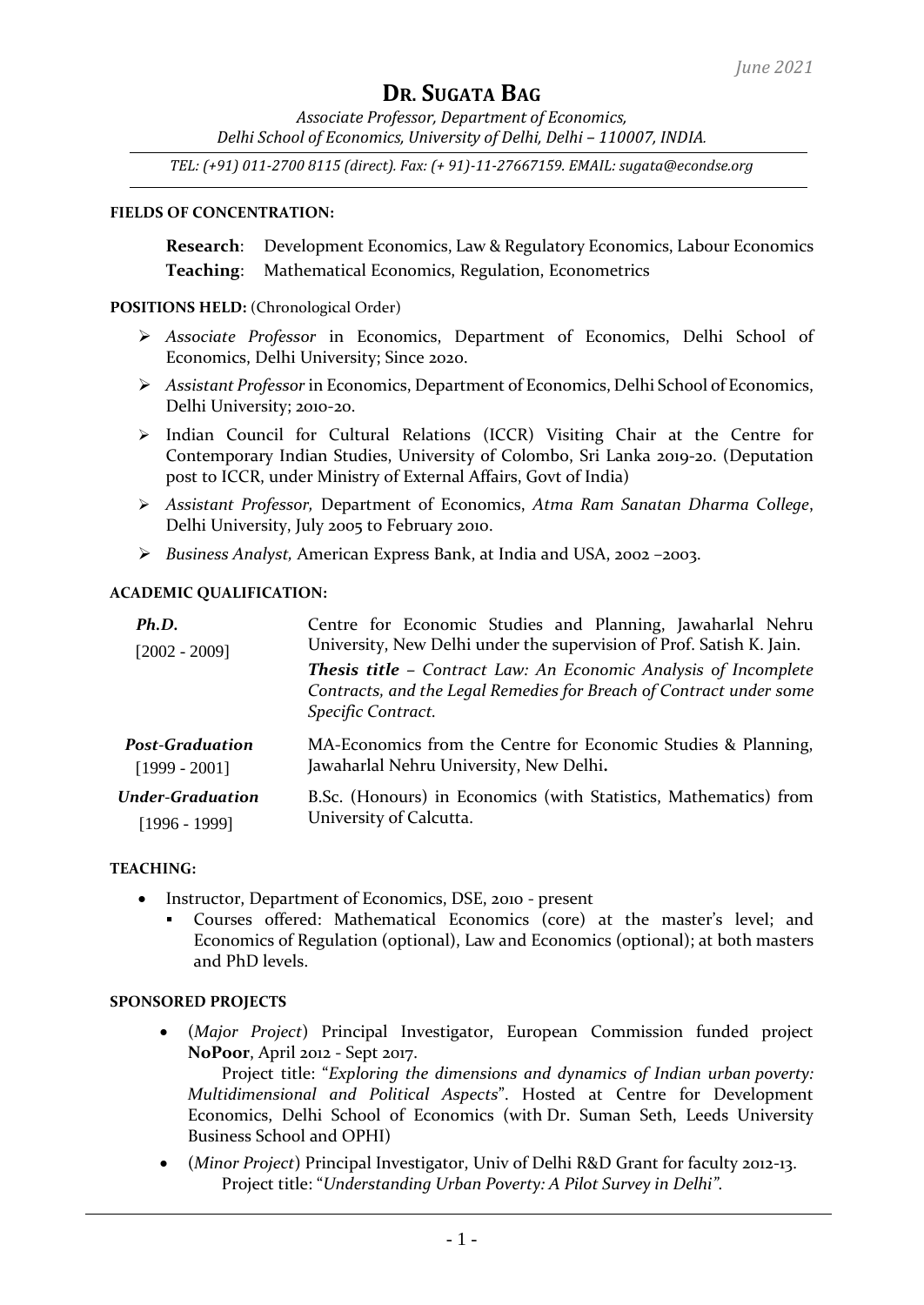*Associate Professor, Department of Economics, Delhi School of Economics, University of Delhi, Delhi – 110007, INDIA.*

*TEL: (+91) 011-2700 8115 (direct). Fax: (+ 91)-11-27667159. EMAIL[: sugata@econdse.org](mailto:sugata@econdse.org)*

### **PUBLICATIONS (Selected)**

- Book: Bag, Sugata (2018). *"Economic Analysis of Contract Law: Incomplete Contract and Asymmetric Information".* London: Palgrave Macmillan. ISBN 978-3-319-65267-2. [\[Here\]](http://www.palgrave.com/in/book/9783319652672)
- Journal Article: Bag, S. and Seth, S. (2017). "*Does It Matter How We Assess Standard of Living? Evidence from Indian Slums Comparing Monetary and Multidimensional Approaches*" published in *Social Indicators Research, Vol. 2017 (Oct): 1-40.* Jointly with Suman Seth. <https://doi.org/10.1007/s11205-017-1786-y>
- Book Chapter: Bag, Sugata (2020). "*Urban Female Labor Force Participation and its Correlates: A Comparative Study of Slum-dwellers and their Urban Counterparts of Three Metro Cities in India*". In Emerald Series: Advances in Gender Research Issue: Advances in women's empowerment: critical insight from Asia, Africa and Latin America. Edited by Marta Ochman and Araceli Ortega Diaz. ISBN: 978-1-83982-473- 9 [\[Pre-print](https://www.researchgate.net/profile/Sugata-Bag-2/publication/339446239_Urban_Female_Labor_Force_Participation_and_its_Correlates_A_Comparative_Study_of_Slum-dwellers_and_their_Urban_Counterparts_of_Three_Metro_Cities_in_India/links/5e535e81299bf1cdb9456984/Urban-Female-Labor-Force-Participation-and-its-Correlates-A-Comparative-Study-of-Slum-dwellers-and-their-Urban-Counterparts-of-Three-Metro-Cities-in-India.pdf?origin=profileFeaturedResearchPublicationItem) here]
- Monograph: Bag, S. and Gupta, A. (2020). "*India's Growth Perspectives: Prospects and Challenges* 1970-2017". Centre for Contemporary Indian Studies, University of Colombo. Jointly with Anish Gupta. ISBN 978-955-7687-03-2 [\[Here\]](https://www.researchgate.net/profile/Sugata-Bag-2/publication/344286270_India)
- Monograph: Bag, S., Seth, S. and Gupta (2019). "*Slums and Slumdwellers in Three Metro Cities of India: A Comparative Study of Living Conditions*". Centre for Contemporary Indian Studies, University of Colombo. Jointly with Suman Seth and Anish Gupta. ISBN 978-955-7687-04-09 [\[Here\]](https://www.researchgate.net/publication/338514653_Slums_and_Slumdwellers_in_Three_Metro_Cities_of_India_A_Comparative_Study_of_Living_Conditions)
- Book Chapter: Bag, Sugata (2015). *"On Breach Remedies: Contracting with Bilateral Selfish Investment and Two-Sided Private Information". In* 'Themes in Economic Analysis: Theory, policy and measurement', Edited by Subrata Guha, Rajendra Prasad Kundu, S. Subramanian. Routledge India, August 2015*.* ISBN 9781317410836. [\[Here\]](https://www.taylorfrancis.com/books/e/9781317410836)
- Book Chapter: Bag, Sugata (2016). "*Regulating Air Pollution in Delhi: All at Fault but None to Blame!* " , CPDHE (DU) Edited, In 'Nation Building Through Higher Education', New Delhi Publication, Delhi.
- Journal Article: Bag, Sugata (2010). "*Whither Contract Damages: Contracts with Bilateral Reliance, One-sided Private Information*" published in *Journal of Law Economics and Regulation, Vol. 6 N°. 6: 47-80, 2010* issue.
- *Policy Brief*: NoPoor Policy brief no. 57: "*Standards of living in urban slums: How to measure and map its correlates – Evidence from Indian metro cities*" [\[Here\]](http://www.nopoor.eu/download/file/fid/1690)
- *Popular Article*: "Does it matter how we assess living standards in slums?" in Ideas for India [**[Here](https://www.ideasforindia.in/topics/urbanisation/does-it-matter-how-we-assess-living-standards-in-slums.html)**]

## **WORKING PAPERS (Selected):**

- "Understanding Standard of Living and Correlates in Slums: An Analysis using Monetary Versus Multidimensional Approaches in Three Indian Cities". Jointly with Suman Seth. [Nopoor working paper series,](http://www.nopoor.eu/download/file/fid/1134) September 2016.
- "A Comparative Study of Living Conditions in Slums of Three Metro Cities in India". CDE Working paper series (no. 253), February 2016. Jointly with Suman Seth & Anish Gupta. <http://www.cdedse.org/pdf/work253.pdf>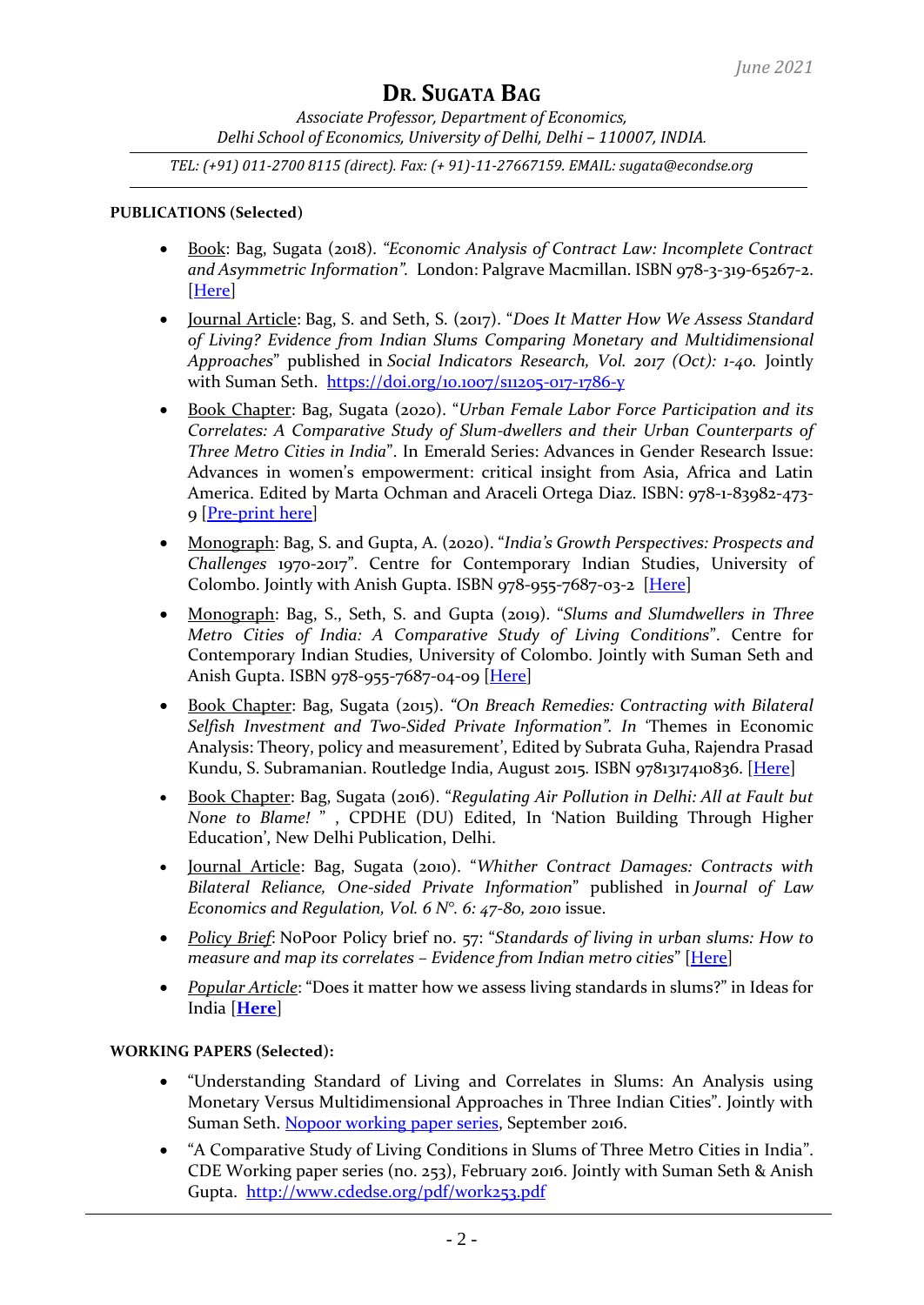*Associate Professor, Department of Economics, Delhi School of Economics, University of Delhi, Delhi – 110007, INDIA.*

*TEL: (+91) 011-2700 8115 (direct). Fax: (+ 91)-11-27667159. EMAIL[: sugata@econdse.org](mailto:sugata@econdse.org)*

### **WORK IN PROGRESS**

- Causes of Low Labour Force Participation Among the Married Women of India: Cultural and Structural Factors
- Relative Education and Spousal Say: Female Labour Market Outcome
- Affirmative Action and Multidimensional Poverty: Evidence from Indian Slums

## **INTERNATIONAL SEMINAR/CONFERENCE PRESENTATIONS**

- International Conference on Economics and Development, June 2017 at Colombo, Sri Lanka.
- 12th Annual Conference on Economic Growth and Development, December 19-21, 2016 at Indian Statistical Institute, New Delhi
- UNU-Merit Conference on World Toilet Day. November 2016. Delhi, India.
- Annual Meeting of the Nopoor Project, July 2016 at Mexico City, Mexico. Organised by ITSEM, Mexico and NoPoor.
- Africa Policy Conference, (Nopoor), in May 2016 at Accra, Ghana. Organised by Ghana Center for Democratic Development, Accra, Ghana and NoPoor.
- India Policy Seminar, (Nopoor), in March 2016 at Delhi, India. Organised by Centre for Development Economics, Delhi School of Economics; Centre for Social Sciences & Humanities (CSH, CNRS) and NoPoor, EU.
- CSAE Conference 2014, Centre for the Study of African Economies at the University of Oxford, March 2014, at Oxford, UK.
- 17th Annual Conference of ISNIE (International Society for New Institutional Economics), June 2013, at Florence, Italy.
- Asian Meeting of Econometric Society, December 2012, at Delhi School of Economics.
- Conference on Economic Theory, Markets and Institutions of Governance, March 2010 at Jawaharlal Nehru University, New Delhi.
- 7th Annual Conference of the German Law and Economics Association (GLEA) and  $4<sup>th</sup>$ French-German Talks in Law and Economics" on December 2009 at University of Trier, Germany.
- SET'2008 (Singapore Economic Theory Conference), August 2008 at National University of Singapore.
- ESNIE'2008 France (European School of New Institutional Economics), May 2008 at Corsica, France. Awarded with Best Paper.

## **Invited Lectures/Talks**

- Seminar in Applied Microeconomics Virtual Assembly & Discussion [\(http://samvaad.org.in\)](http://samvaad.org.in/) in May 2020 (Webinar)
- Special lectures at CEPA (Centre for Poverty Analysis), Colombo, Sri Lanka in November and December 2019.
- LQA at Bandaranaike Centre for International Studies, Colombo, Sri Lanka in February 2019
- Keynote Speaker, 5<sup>th</sup> International Conference on Contemporary Management, University of Jaffna, Sri Lanka in July 2019
- Economics Seminar, St. Stephens College, Delhi University in February 2017.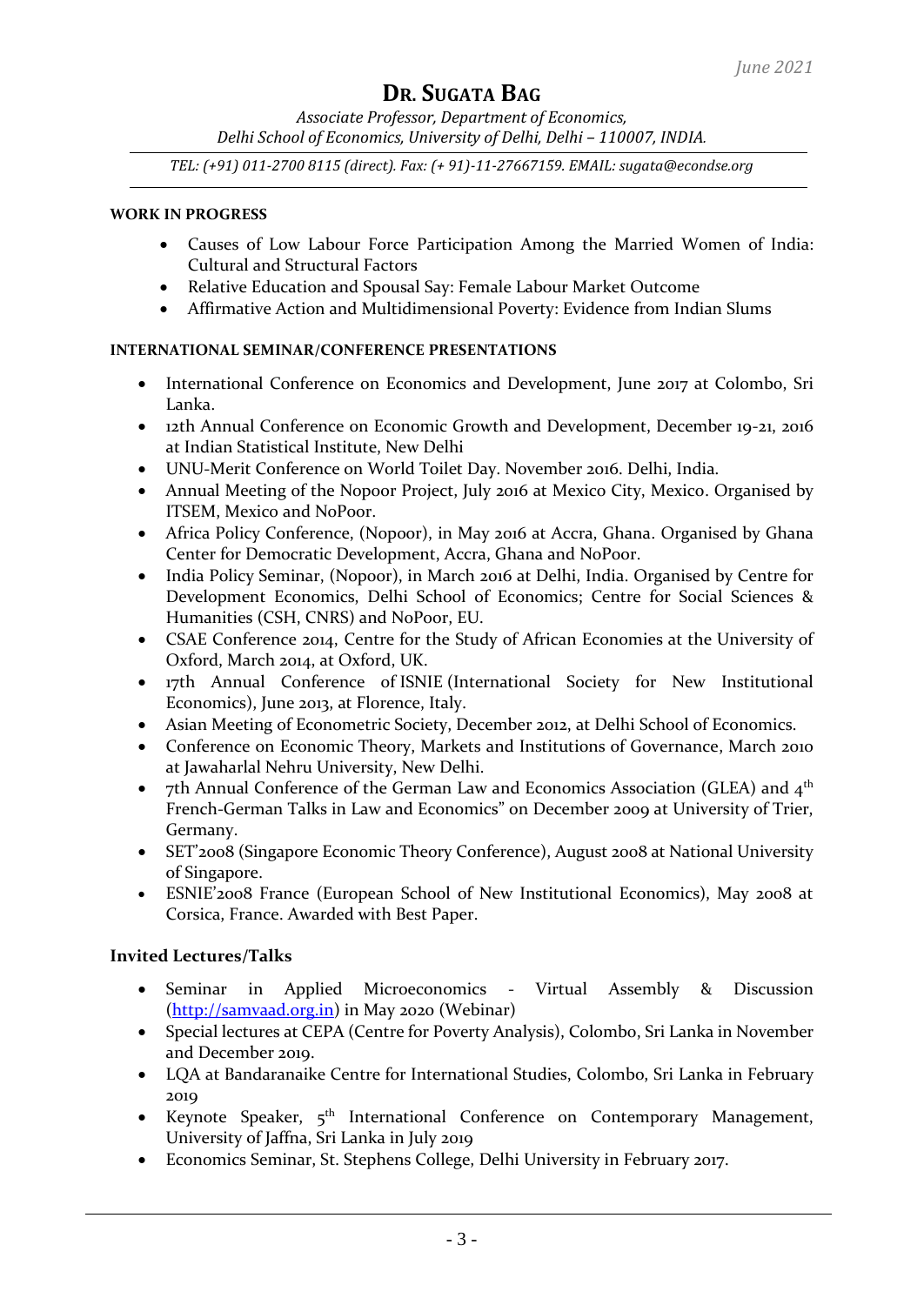*Associate Professor, Department of Economics, Delhi School of Economics, University of Delhi, Delhi – 110007, INDIA.*

*TEL: (+91) 011-2700 8115 (direct). Fax: (+ 91)-11-27667159. EMAIL[: sugata@econdse.org](mailto:sugata@econdse.org)*

- Special Lecture Series in Economics, School of Liberal Studies, Ambedkar University Delhi in October 2016
- Economics Seminar Series, The TERI University, Delhi in August 2016 at Delhi, India
- CESP Seminars Series, Centre for Economic Studies & Planning, Jawaharlal Nehru University, Delhi in November 2014.

## **Workshops**

- OPHI Summer School on Multidimensional Poverty Analysis 2015, at Georgetown University, Washington DC, USA, from 3-15 August 2015. Organised by Oxford Poverty and Human Development Initiative, Oxford University and Georgetown University, Washington D.C., USA.
- Fifth South Asian Training Programme on CGE Modelling, August 2012 in Kathmandu, Nepal. Organized by SAWTEE, Nepal and SANEM, Bangladesh.
- Law & Economics Workshop September 2003 at IGIDR, Bombay.

## **PROFESSIONAL MEMBERSHIP:**

- ✓ Member, American Economic Association, since 2014
- ✓ Member, Econometric Society, since 2012
- ✓ Secretary, Centre for Development Economics, 2013-15, 2017-19
- ✓ Life Member, The Indian Econometric Society.
- ✓ Member, ISNIE, since 2012
- $\checkmark$  Member, ESNIE, since 2008
- ✓ Member, Econometric Society 2012-till date

## **ACADEMIC RESPONSIBILITES:**

- Member, Departmental Research Committee, 2012 till date
- Member, Departmental Computer Committee, 2011- 2018
- Member, Board of Research Studies, Delhi University, 2012- till date
- Member, Faculty of Social Science, Delhi University, 2012 till date
- Member, Committee of Courses, BA (H) Economics, 2011- till date
- Member, Committee of Courses, BA Programme, 2011- till date
- Member, Organising Committee, CDE-DSE Winter School 2011
- Member, Organising Committee, Asian Meeting of Econometric Society 2012 Conference
- Convenor, Organising Committee, CDE-DSE-Econometric Society Winter School 2020.

## **RESEARCH SUPERVISION:**

- Priyank Mishra (M.Phil. 2012-14): awarded M.Phil. degree in June 2015.
	- Topic: Local Governance and Elite Capture in Rural India.
- Aditi Singhal (Ph.D. 2012-2019): Awarded PhD degree in September 2020.
	- Topic: Economic Analysis of Electoral Behaviour and Political Institutions